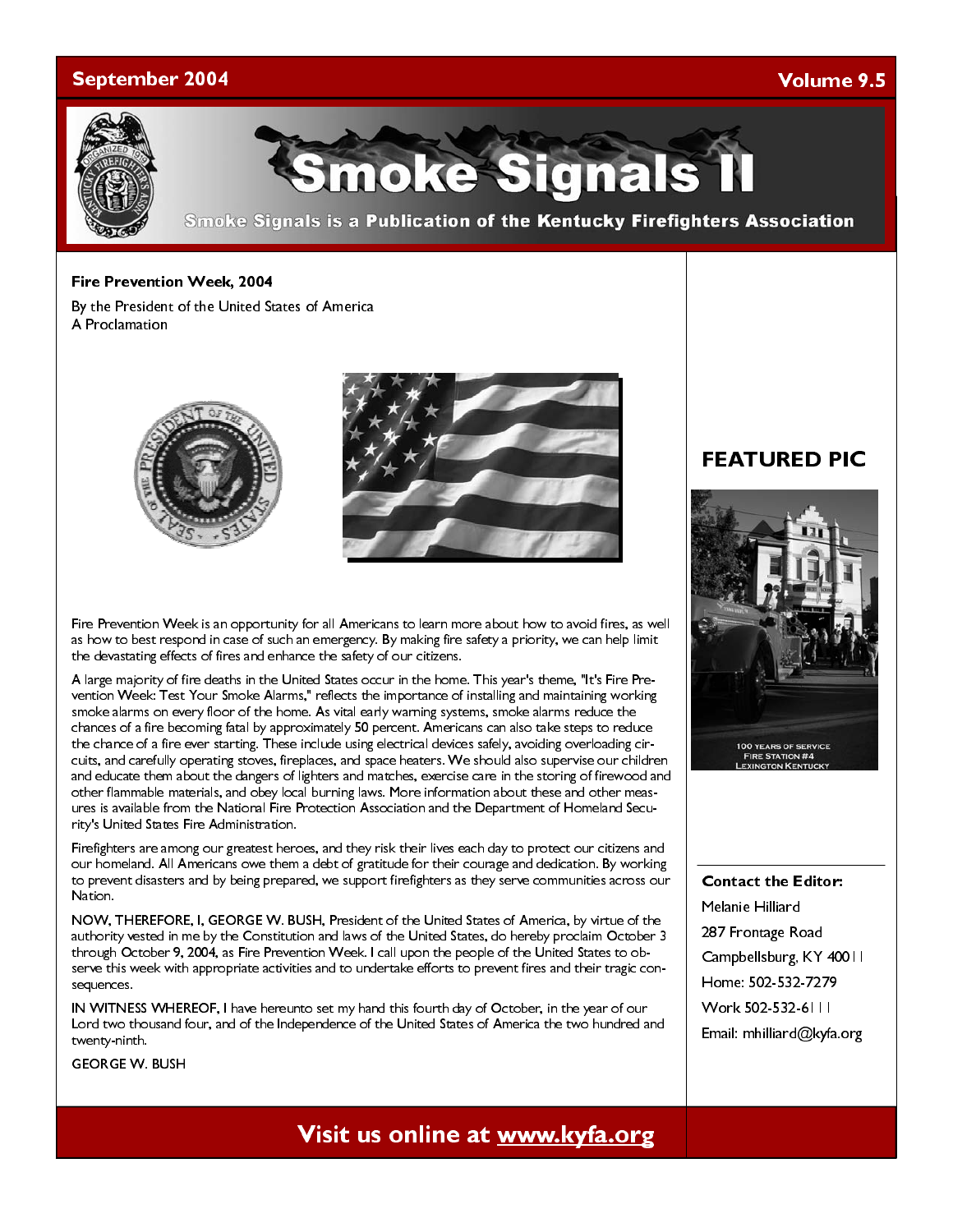### Page 2 Smoke Signals II and the Smoke Signals II

## **President's Letter**

President of the Constant of the KFA Conference is over for the analysis of the  $\sim$ this year and I believe everyone had a great time in Northern Kentucky. Thanks to NKFA, Chief Bill Martin and Staff and Hebron Fire Protection District for hosting this year's conference.

We are starting a new year and I am looking forward to visiting all the fire schools that I am able to get to. Please make sure that your fire schools are listed on the KYFireWire and KCTCS websites (www.kyfirewire.com and http://kctcs.edu/kyfirecommissio

n/index.htm).

Our memorial service in Frankfort was well attended. I wish more fire departments could

attend this service honoring firefighters who have died in the line of duty. Ronnie Day and his staff left the next day for Washington to attend the National Firefighters Memorial service with several family members of firefighters.

The Executive Board is preparing to hire our lobbyist to work in Frankfort. It is an excellent expense to have people looking out for us and working to get more for the fire service. This is a reminder to please pay your dues to allow us to continue to fight for KY Fire Departments at the state capital.

Please contact your regional directors or regional vice presidents if you need information

about KFA events. Contact names and numbers may be found on the website at www.kyfa.org. I have an "open door" policy so please contact me at any time.

The KFA has a great executive board that is willing to help our state departments anyway they can. If you have a fire school or special event then please let me know. I will do my best to try and attend.

Bill Robbins Jr.

President

"I have no ambition in this world but one, and that is to be a firefighter..." - Chief Edward F. Croker FDNY circa 1910

### Treasurer's Notes

Greetings from the North. Hope everyone had a good time at the conference earlier this month. Northern Kentucky always tries to entertain the brothers and sisters from other parts of the state in a gala form.

There have been 40 departments which have paid their 2004-2005 dues, thank you. There are also, eight people who have joined as personal members. I will be working with Charlie Shaw to increase the number of sustaining members this year. We had 46 total last year. Thanks to Charlie for getting these vendors to support our organization.

The E-Board along with Chairman Paul Billings, Scholarship Committee, are working very hard trying to sell the original prints. There maybe a buyer by the end of the year. Paul and his committee have made contact with an organization which seems to be interested in purchasing the prints. Anyone

wanting to purchase a set of prints contact Paul Billings 223 Fourth St. Fulton, Ky. 42041. I am sure he will mail you a set for \$100.00 plus postage.

Remember dues are due the 1st of October. I will be mailing out dues notices. You can also pay your dues, by going to the web page and printing off a membership form. Melanie Hilliard, our Web Page manager will be updating the form with the new year dates soon. This could save the organization some money in postage and copies if departments would do this. Remember your regional assoc number is one of the 16 regional associations your department belongs to. The fire dept. State I D number is the number the Fire Commission issued.

Should any department or anyone have any questions about the State Association or dues payments, do not hesitate to pick up the phone and call. If I am not home, leave me a message and I will do my best to return your call in 48 hours or less. The only way your E-Board can know of your problems is for you to call us. If you have any news at all and want to submit an article to the Smoke Signals II, I feel certain it will be printed. Let everyone in the state know what is going on in your area. This is our only link of communications between conferences.

I was sorry to hear that we have had a line of duty death, down in the Paducah area. This is never a good thing when I open my email from the Secretary and read the notice. We must find a way to educate our people to be safe.

Until the next E-Board meeting or I hear from someone, stay safe and may god be with you, like firemen Joe says, in everyones own way.

Your Treasurer

Terry Keller

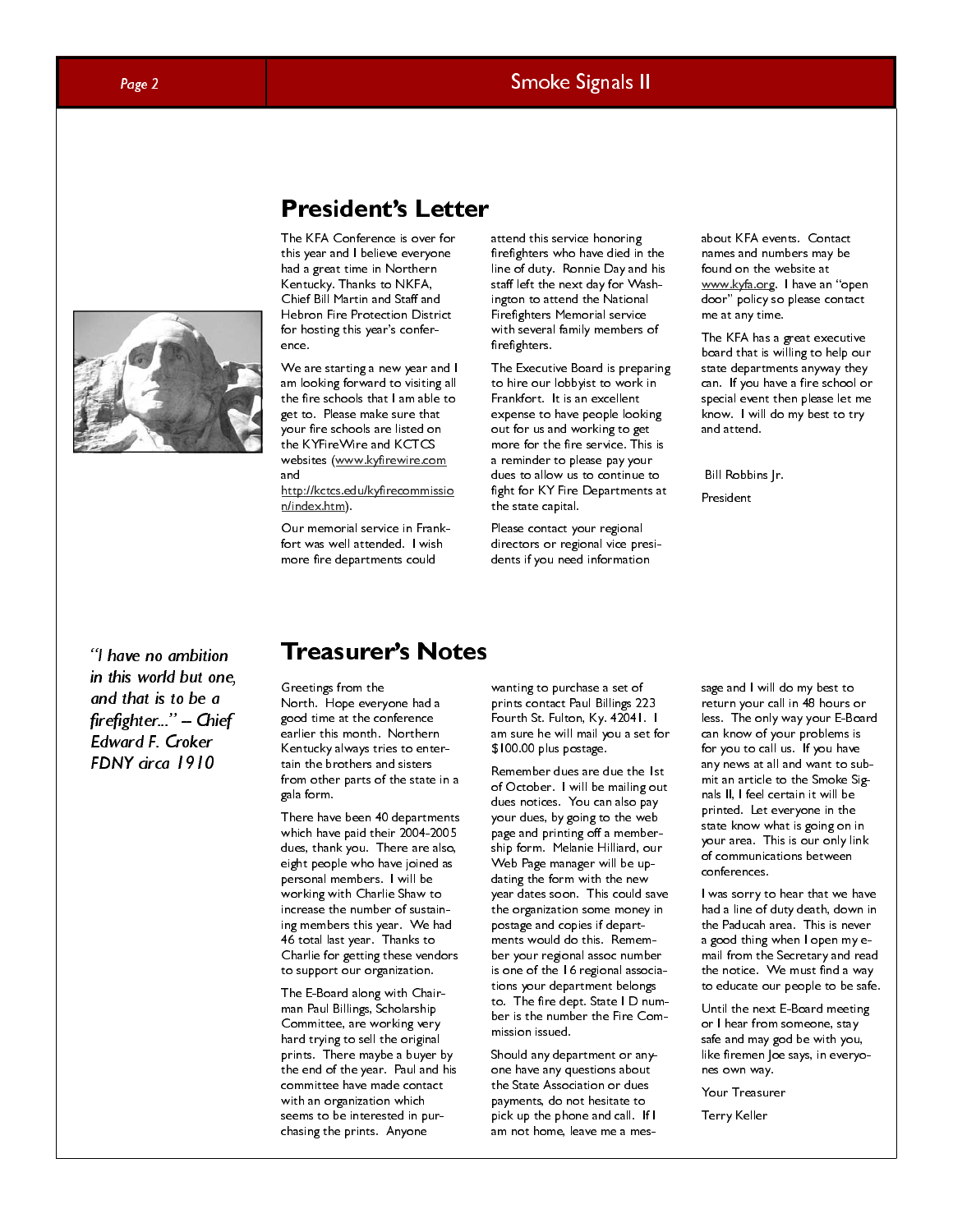### Volume 9, Issue 5

### Page 3

# Active Duty Firefighters

To all fire departments in the Commonwealth of Kentucky. The E-Board from a memo from Michael Hulsey, Dixie Firefighters, supported a request that the Smoke Signals II, be sent to all active duty military firefighters that are serving our country away from home. If your department has any members on active military duty please E-mail the Secretary Dave Jansing so that we may provide a

copy of the Smoke Signals II to these people.

Would it not be for these men/ woman serving our country, you and I would not be allowed the freedom we enjoy. Please help us reconize these members.



"Firemen are going to get killed. When they join the department they face that fact. When a man becomes a fireman his greatest act of bravery has been accomplished. What he does after that is all in the line of work. They were not thinking of getting killed when they went where death lurked. They went there to put the fire out, and got killed. Firefighters do not regard themselves as heroes because they do what the business requires."

- Chief Edward F. Croker, FDNY, speaking upon the death of a deputy chief and

four firefighters in February of 1908

**Firemann Joe Says: KFA Public Education Committee**<br>With the ariva of October. The programs for our children, percent have the stress of the stress of the stress of the department and the department and produced a have the With the arrival of October, The Fire Department Bellevue-Dayton and fire departments throughout the country have geared up with Fire Prevention Month Activities. Fireman Joe has been visiting the schools and other community groups to bring the word about this year's Fire Prevention Month Theme, " TEST YOUR SMOKE ALARMS". There are still a large number of home fires. In 2003 there were 388,500 home fires reported, resulting in 3,145 deaths, 13,650 injuries and \$5.9 billion in direct property damage. That translates to about one civilian home fire death every three hours.

Although children only make up about seven percent of the nation's population, they accounted for 14 percent of the home fire deaths last year. People aged 65 and older face a risk of dying in a fire that is twice the average, while people who are 85 and older face a risk of dying that is four and a half times the average. We are doing fire and life safety

programs for our children, thanks to NFPA's Risk Watch Program which is actively being taught in our Elementary and Middle Schools. I am very concerned about our Senior's, last year I had the wonderful opportunity to have lunch and speak with a great group of folks from a local church. I would welcome the opportunity to speak to all our local groups, particularly our senior's.

Statistics have found that January is the peak month for home fire deaths, with December ranking second and March ranking third. While smoking leads the causes of home fire deaths, in the winter months of December, January and February, smoking ties with heating equipment for the leading cause of home fire deaths. Cooking related fires was the leading cause of home fires in general, and year-round it generates the most injuries.

The NFPA did a home fire survey in 1999 which revealed some startling truths. Only a small number of families, about 35

percent, have actually developed and practiced a home fire escape plan to ensure that they could escape quickly and safely in the event of fire in their homes. It was also discovered that if a smoke alarm went off in the middle of the night, only 39 percent said they would leave the house immediately. An astounding 56 percent replied to the survey that they would investigate to find the source of the alarm.

Fireman Joe reminds us a lot of fire and life safety is common sense. But we emphasize the precautions because, if the behavior is ingrained in our heads, we will more likely do the safe thing. A familiar house looks completely different bathed in smoke, threatened with fire, so it is easy to become disoriented and panic. Do what you can to keep your family safe! Prepare your Escape Plan Today! Install and Maintain WORKING SMOKE ALARMS!

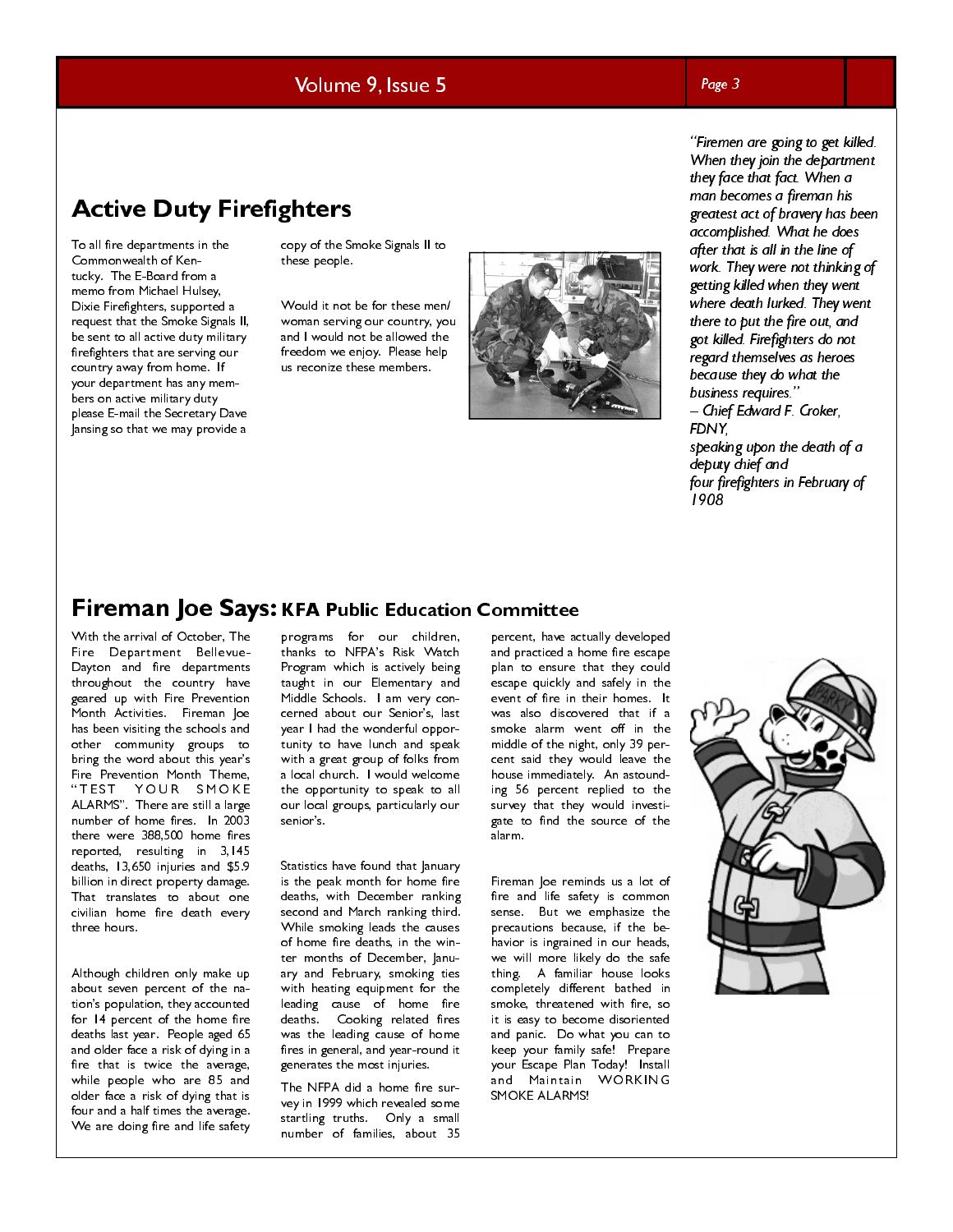### Page 4 Smoke Signals II

# Application Procedures Announced for the 2005 Harvard Fire Executive Fellowship Program



When fire is cried and danger is neigh, 'God and the firemen' is the people's cry; But when 'tis out. and all things righted, God is forgotten and the firemen slighted. -- printed in "The Fireman's Journal" October 18, 1879.

Emmitsburg, MD-Application procedures have been announced for the 2005 Harvard Fire Executive Fellowship Program. The program is once again sponsored through a partnership between the International Association of Fire Chiefs (IAFC), the International Fire Service Training Association (IFSTA), the National Fire Protection Association (NFPA) and the Department of Homeland Security - Federal Emergency Management Agency -United States Fire Administration (USFA). Each organization will fund the tuition costs of two individuals for a total of eight fellowships.

USFA Administrator R. David Paulison in announcing the 2005 Program said "the need for cooperation between senior executives in fire and emergency services organizations and their state and local level counterparts has never been greater if we are to successfully respond to the many challenges we face. As a former graduate and recipient of the Harvard Fellowship Program in 1995, I know this experience provides the opportunity for senior fire executives to participate in a superior quality professional development program." Paulison further stated, "those individuals selected have an opportunity to inform and educate other state and local government participants of the many contemporary emergency services issues and challenges confronting society, including fire service roles in preparing for, responding to, and mitigating terrorism situations."

Eight senior fire executives will be awarded fellowships to attend Harvard's annual "Program for Senior Executives in State and Local Government." The 3-week program is conducted on the Harvard campus in Cambridge, Massachusetts. Selected Fellows will be assigned to attend one of the two session dates: June 12 -

July 1, 2005, July 10-29, 2005. Applicants must be available to attend either session. Applicants are responsible for travel costs to the final interview process, and if selected also to Cambridge. Housing will be provided at the National Emergency Training Center for the interview process. Fellows are expected to continue their professional contributions to fire and emergency services in light of their State & Local Program experience.

The following criteria and guidelines have been established for the 2005 program:

- Application is open to senior fire executives who have demonstrated significant career accomplishments and have the potential to impact and initiate change. Attainment of a senior position is less important than demonstrated experience in facilitating significant change within a public sector setting.
- Preference may be given to applicants who are graduates of the National Fire Academy's Executive Fire Officer Program, although<br>program completion<br>not a prerequisite.<br>Preference may also<br>be given to applicant<br>who have complete<br>graduate-level degre<br>programs or course<br>work.<br>duals whose organiz<br>tions have been repr<br>sented in the Harv Program, although Program, although<br>program completi<br>not a prerequisite.<br>Preference may als<br>be given to applica<br>who have complet<br>graduate-level deg<br>programs or cours<br>work.<br>duals whose organ<br>tions have been re<br>sented in the Harv<br>Fellowship P program completion is not a prerequisite. Preference may also be given to applicants who have completed graduate-level degree programs or course work.
- Individuals whose organizations have been represented in the Harvard Fellowship Program during 2002, 2003, or 2004 will not be considered. The program

is available to international participants.

A FEMA General Admission Application (Form 75-5) is required and must be postmarked no later than January 31, 2005. An organizational chart of the applicant's sponsoring organization (with applicant's position highlighted) is required. All applicants must include a resume with their submission. All packages should be forwarded to the following address: Harvard Fellowship Program, U.S. Fire Administration, c/o Ms. Kathleen Carter, 16825 South Seton Ave, Emmitsburg, Maryland, 21727. For questions contact Ms. Carter @ (301) 447- 1349 or kathleen.carter@dhs.gov . Semifinalists will be forwarded complete program information and materials for a secondary application process that is essay based.

For more information please refer to the United States Fire Administration/National Fire Academy Web site http://www.usfa.fema.gov/fireservice/nfa/highered/degree\_programs/he3b.shtm or the Harvard University/John F. Kennedy School of Government Senior Executives in State & Local Government website http://www.execprog.com/progr ams.asp?programid=29&displaym ode=view

On March 1, 2003, FEMA became part of the U.S. Department of Homeland Security. FEMA's continuing mission within the new department is to lead the effort to prepare the nation for all hazards and effectively manage federal response and recovery efforts following any national incident. FEMA also initiates proactive mitigation activities, trains first responders, and manages the National Flood Insurance Program and the U.S. Fire Administration.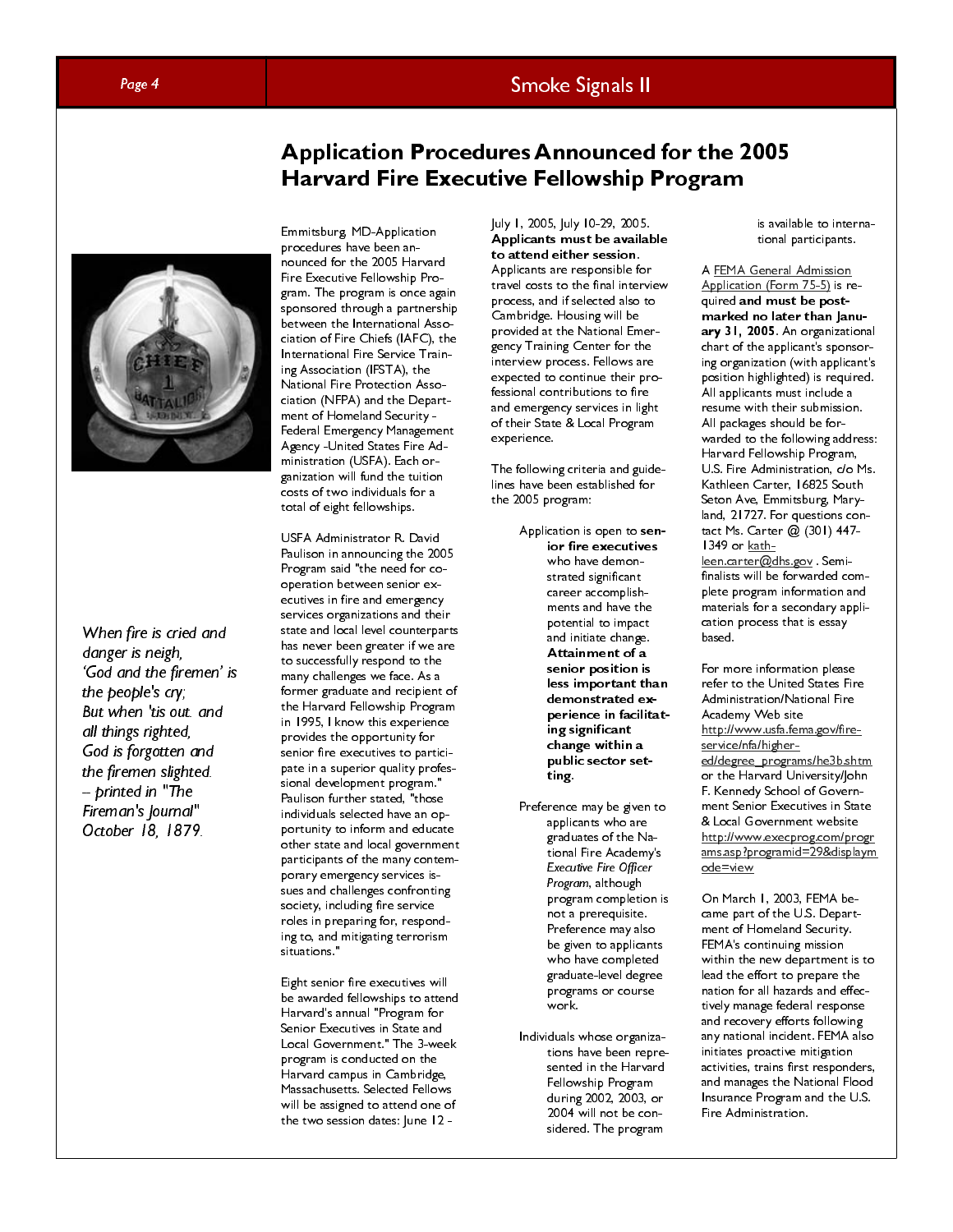### Volume 9, Issue 5 Page 5 Page 5



Boo! Getting ready for the spookiest day of the year? Halloween is quickly sneaking up. Check out these simple tips and you'll be on your way to safe trick-or-treating...if you dare!

Have grown-ups make sure your costume is fire-safe (there should be a flameresistant or flame-retardant label on store bought costumes, wigs and props (such as magic wands, hats, and tails...).

Costumes shouldn't have baggy sleeves or

billowing capes, they could easily catch on fire if you brush against a candle or jack-o-lantern. Be on the look out and stay away from open flames (like candles and jack-o-lanterns).

If your clothes catch fire, make sure to stop, drop, and roll over and over to put the fire out. It's always a good idea to practice!

Make your costume nice and bright so drivers can see you -- use retro reflective tape

(when light hits the tape it bounces back), use a glow stick or carry a flashlight.

Follow the rules of the road. When crossing the street, stop at the curb or edge of

the road. Look left, then right, then left again for

moving cars before crossing. Kids 10 years old and younger should cross the street with a grown-up.

Make sure a grown-up goes with you when trick-or-treating.

**Lastly, have grown-ups check your** candy before you eat it (and don't forget to brush your teeth afterwards)!

### Using Heaters in the Colder Weather

With the recent temperature drop, residents have begun using portable heating devices to help keep their homes warm. While many are anxious to get their units up and running quickly, safe measures and precautions should always be taken to ensure a safe, warm home through the upcoming winter. Heating equipment is the leading cause of home fires during the months of December, January and February, and trails only cooking equipment in home fires year-round.

### Safety Tips

• Space heaters need space. Portable space heaters need a three-foot (one meter) clearance from anything that can burn and should always be turned off when

leaving the room or going to sleep.

- When buying a new unit, make sure it carries the mark of an independent testing lab. Be sure that a qualified technician installs the unit or checks that the unit has been installed properly.
- Wood and coal stoves, fireplaces, chimneys, chimney connectors, and all other solid-fueled heating equipment need to be inspected annually by a professional and cleaned as often as the inspections indicate.
- Portable kerosene heaters must be fueled only in a well-ventilated area, free of flame and other heat sources, and only when the device has cooled completely. Use only the type of kerosene specified by the manufac-

turer for that device, and never use gasoline instead of kerosene. Also, be sure that portable kerosene heaters are legal for home use in your state.

- When turning a heating device on or off, be careful to follow the manufacturer's instructions. When buying heaters, look for devices with automatic shutoff features.
- Be sure any gas-fueled heating device is installed with proper attention to ventilation, and never put unvented gas space heaters in bedrooms or bathrooms. Also, LP (liquefied petroleum) gas heaters with self-contained fuel supplies are prohibited for home use by NFPA codes.



Example a story, article or<br>
Strong the story, article or<br>
would like to see published in<br>
the Smoke Signals then please<br>
send it to the editor. You may<br>
lif you have concerns about an<br>
recal Melanie at mhil-<br>
liard@kyfa.o If you have a story, article or other information that you would like to see published in the Smoke Signals then please send it to the editor. You may reach Melanie at mhilliard@kyfa.org or snail mail at: Melanie Hilliard 287 Frontage Road Campbellsburg, KY 40011 502-532-7279

I look forward to hearing from you.

If you have concerns about an article that has appeared in Smoke Signals then please contact me also. I would rather talk to my fellow firefighters any day.

Thanks for this opportunity.

Melanie Hilliard

PRESIDENT - BILL ROBBINS Cell: 606-269-2926 E-Mail: brobbins@kyfa.org

Visit us online at http:// www.kyfa.org/ for a complete directory list.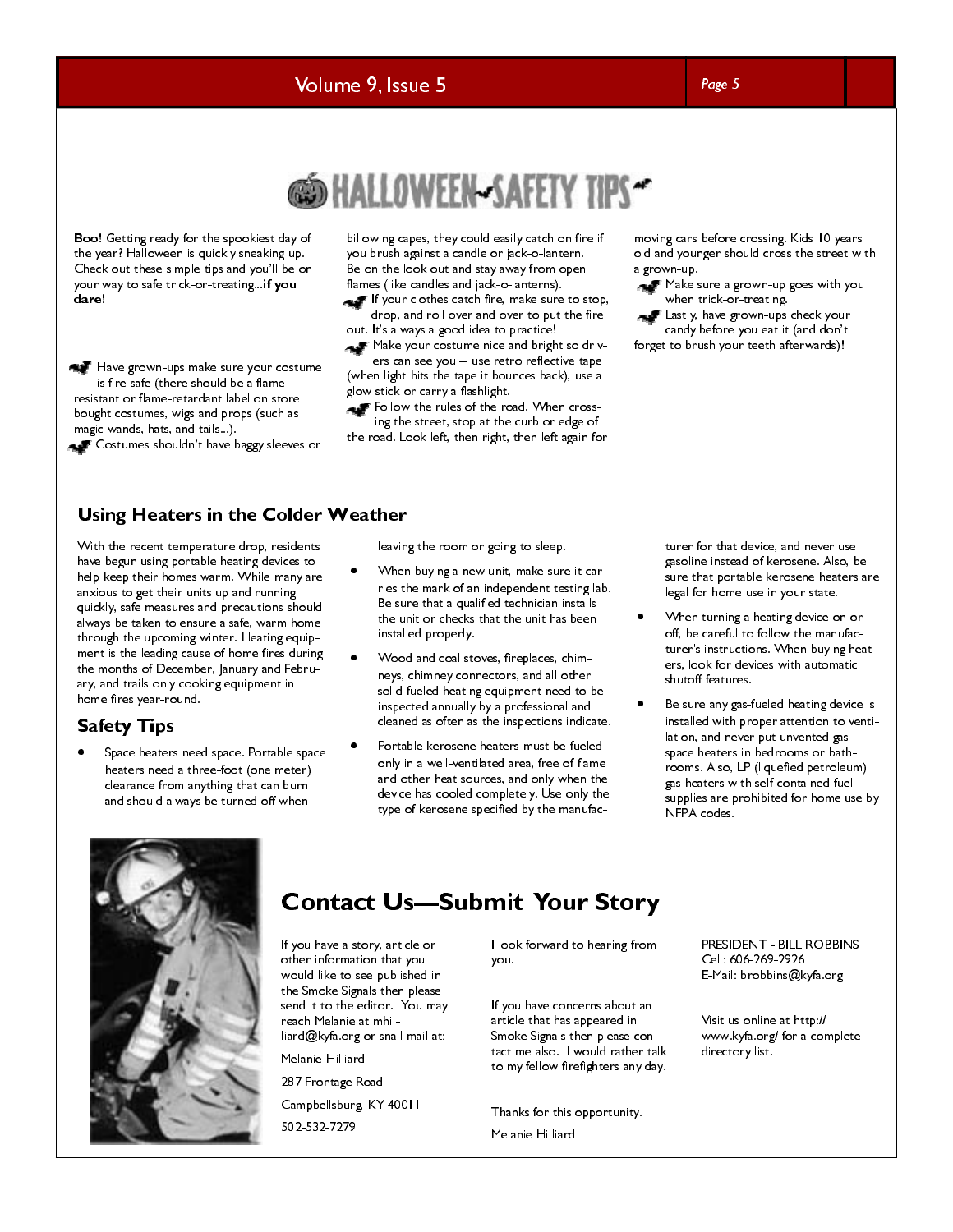### Page 6 Smoke Signals II



# **United States Fire Administration Releases**



Incident Command System Self-Study 2nd F<br>
EMMITSBURG, MD - Mahal D. resolved to better prepare to been offered on<br>
Brown, Under Secretizy of the present terrorist attacks within<br>
U.S. Department of Momentia a the bureal St EMMITSBURG, MD. Mchael D. resolved to better prepare to been offered on CDROM for<br>Brown, Under Secretary of the the united states with the past 7 years. It has now been<br>Security for Emergency Preparation Here in a state an EMMITSBURG, MD - Michael D. Brown, Under Secretary of the U.S. Department of Homeland Security for Emergency Preparedness and Response, announced today the release of the Web based Incident Command System (ICS) Self-Study, 2nd Edition, developed by the United States Fire Administration. This new program provides all First Responders with the basic understanding of NIMS compliant ICS and also provides the user with an overview and basic explanation of Incident Command Systems, including organizational structure, positions and functions, responsibilities and considerations.

"Since the tragic events of September 11, 2001, our Nation is

resolved to better prepare to prevent terrorist attacks within the United States and reduce America's vulnerability to terrorism, major disasters, and other emergencies," said Brown. "These complex and emerging 21st century threats and hazards demand a unified and coordinated national approach to domestic incident management."

This program is being offered to all fire service officers and other first responders and emergency managers, who use, implement, and function within an incident command system and structure. This self-paced program addresses some of the issues described in NFPA Standard 1561. No certificate will be issued for this program. The program has

been offered on CD ROM for the past 7 years. It has now been updated and converted to a new Web - based version placed on the NETC Virtual Campus. To participate in this Web -based course, go to: http:// www.training.fema.gov and click on the Online Training NETC Virtual Campus.

The CD-ROM version is also still available for order. To order the CD, contact USFA Publications at 1-800-561-3356 or visit http:// www.usfa.fema.gov/applications/ publications/display.cfm?it=9- 1982 to order online. Limit of one (1) per fire department.

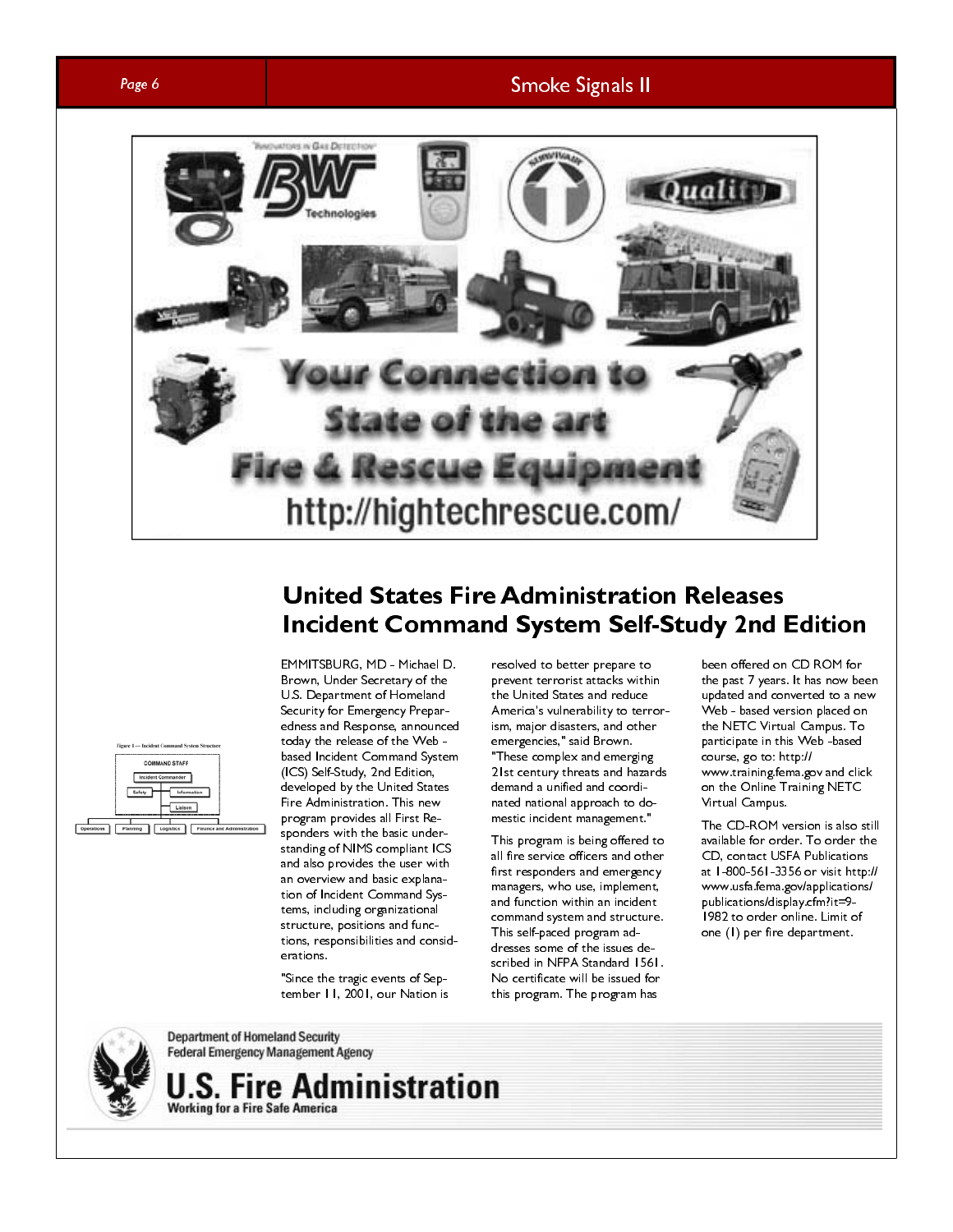### Volume 9, Issue 5 Page 7 Page 7

# National Fallen Firefighters Memorial Weekend October 2-3, 2004

### MEMORIAL ADDRESS

R. David Paulison, United States Fire Administrator

Fallen Firefighters Memorial Ceremonies

### Emmitsburg, MD

October 3, 2004

Good morning and thank you for inviting me to participate in this, the 2004 National Fallen Firefighters Memorial Services. I am truly honored, indeed, humbled, to stand before you, and with you, here today.

Before making my comments I would like to take a moment to thank Under Secretary Michael Brown for joining us here today. Under Secretary Brown has been and remains a staunch ally of the fire service community, and all of us appreciate your efforts on our behalf. Thank you Mike, and please know our thoughts and best wishes go with you as you continue to successfully lead this nation's response and recovery efforts through a challenging disaster season. Not only in Florida – although one must go back to before the Civil War to find record of a single state being struck 4 times in one year by major hurricanes -- but in so many other areas affected this year.

I would also like to acknowledge and thank Hal Bruno and the Fallen Firefighters Foundation Board of Directors, for your efforts this year. In particular, I would like to thank you for your continuing efforts to make this such a special place for all firefighters, and in particular the families of the over 2700 fallen heroes named here. When this memorial was authorized

and established in 1981 by President Reagan, no one anticipated what a profound and transforming impact it would eventually have on the fire service community. Your continuing efforts to improve the memorial and to more prominently display the names of this nation's fallen firefighters, are a testament to your unwavering commitment and dedication to always remember those firefighters who lost their lives in service to their communities. Thank you Hal, the foundation Board members, Ron Siarnicki, and your dedicated staff. The firefighters whose names we place on this wall would be proud of your efforts to ensure the families they have left behind will never be forgotten. Thank you.

I would also like to take a moment to thank the many volunteers that selflessly give their time and efforts to ensure the fire service has this special opportunity to join with the families of the fallen each year. Your countless hours of support allow this nation to come together to recognize these fallen firefighters, lost to us in 2003. It will be a perfect year when we don't need to meet here at all, but it will take dedication and hard work to make that happen in my lifetime

Finally, I would like to acknowledge the members of the USFA staff, who have also volunteered so many hours preparing for and hosting this gathering. Deputy U.S. Fire Administrator Charlie Dickinson has been in charge of the planning and operations for the past year, and he has been supported by many others from my staff whom have also given their time and expertise to this memorial service. My thanks to my dear friend Charlie Dickinson and the USFA staff for your contributions. They have not gone unnoticed.

I made mention earlier to having to go back to before the Civil war to find a time when a state has been struck by 4 major hurricanes in one year. The year was actually 1851. None of us were around then, but I do know one thing for sure: I know the firefighters of 1851 were, just like you, on the front lines, serving, and making sacrifices for their fellow Americans. Then, as now, firefighters can always be found on the front lines.

Since the very founding of our great nation in 1776, firefighters have been a critical part of every community and to the residents that called their community…..home. It is a well-known fact that most of our founding fathers and signers of the Constitution of the United States were firefighters. Brave individuals willing to stand between the dangers of fire, and the people those fires threatened.

Since earliest colonial times, we have seen the fire service go from leather buckets, to

hand drawn wagons. From hand drawn wagons to horse drawn steam engines. From these primitive fire protection vehicles to the very state of the art vehicles of you see parked around these grounds today.

We have gone from no breathing apparatus to support a firefighter, to light weight composite materials and breathing apparatus now capable of sustaining firefighters for enough time to accomplish their assigned tasks, and enabling them to work in what were once impossible fire conditions. We have gone from summoning firefighters by lanterns on roof tops or bells ringing through the streets, to advanced communications systems capable of handling and providing notifications and alerts for large and complex fires response operations.

Those earliest firefighters wore what they had on their backs to staff these bucket brigades. What an improvement it must have been when firefighters had access to rubber coats and leather helmets. Today, firefighters are dressed very similar to the astronauts that explore our

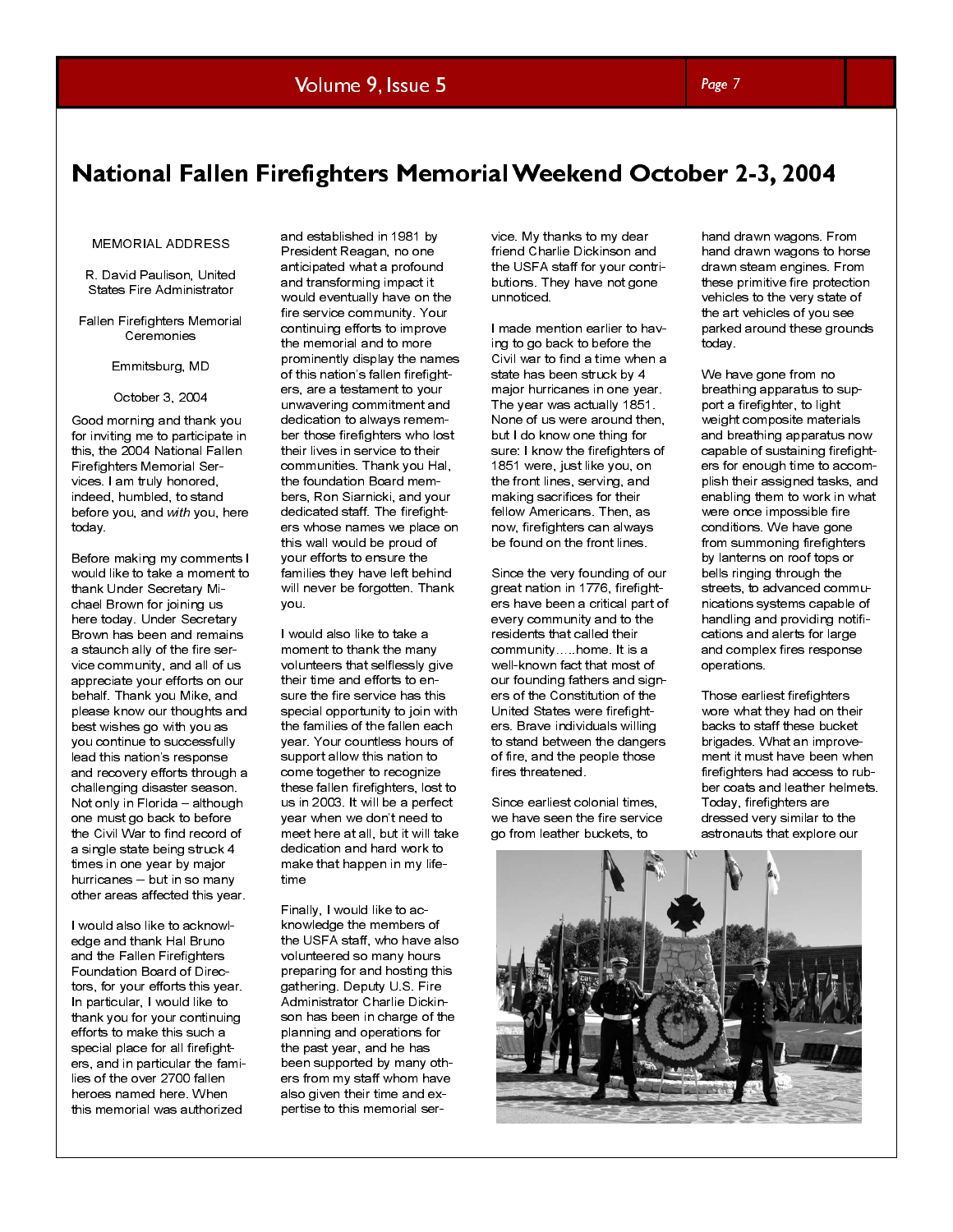| Page 8<br><b>10-4 WARNING EQUIPMENT</b><br>3546 CREEKWOOD DR APT. 4<br>LEXINGTON, KY 40502-3091<br>1-866-716-4493<br>http://www.10-4warning.com/             | Smoke Signals II<br>Sustaining Members-Please remember these members when you have purchasing needs.<br>10-33 EQUIPMENT, INC<br>CRAIG & TERI HISER<br>540 PETERSON ROAD<br>CAVE CITY, KY. 42127<br>877-678-1033 | <b>ADVANCE FIRE &amp; RESCUE EQPT. INC</b><br><b>NICK GAPINSKI</b><br>6633 SPRINGVALE CT.<br>NEWBURGH, IN. 47630<br>800-853-7675                                                             |
|--------------------------------------------------------------------------------------------------------------------------------------------------------------|-----------------------------------------------------------------------------------------------------------------------------------------------------------------------------------------------------------------|----------------------------------------------------------------------------------------------------------------------------------------------------------------------------------------------|
| <b>ALL SAFE INDUSTRIES</b><br><b>STEVE HOISE</b><br>10346 BLUEGRASS PARKWAY<br>LOUISVILLE, KY 40299<br>888-972-3389<br>http://www.allsafeindustries.com/     | WWW.10-33.COM<br><b>BLUEGRASS FIRE QUIPMENT</b><br><b>JOHN BAKER</b><br>PO BOX 23174<br>LEXINGTON, KY 40523<br>859-233-0807<br>859-233-1167 FAX                                                                 | 812-853-7676 FAX<br>NICKGAP@ADELPHIA.NET<br><b>BLUEGRASS UNIFORMS, Inc.</b><br>JASON COLSON<br>246 COLLEGE ST<br>BOWLING GREEN, KY. 42101<br>888-686-0520<br>bluegrassuniforms@insightbb.com |
| STEVE@ALLSAFEINDUSTRIES.COM<br><b>BOUNDTREE MEDICAL</b><br>TIM BROCKMEYER<br>6106 BAUSCH RD<br>GALLOWAY, OH. 43119<br>614-878-8581<br>800-533-0523           | atyler6749@aol.com<br><b>CAMP SAFETY OF LOUISVILLE</b><br>DAVID JOELS<br>3308 BARDSTOWN RD<br>LOUISVILLE, KY 40218<br>502-479-8005<br>$\verb campsaf  @bel  \verb south.net $                                   | http://bluegrassuniforms.com/<br><b>CDS ASSOCIATES</b><br><b>JACK WILLARD</b><br><b>III20 KENWOOD RD.</b><br>CINCINNATI, OH 45242-1818<br>5   3-79   -   700 FAX: 5   3-79   -   936         |
| http://www.boundtree.com<br><b>COMTRONICS</b><br>DAVID FRIED<br>2456 FORTUNE DRIVE<br>LEXINGTON, KY 40509<br>859-299-9494<br>credit@comtronicsindustrial.com | <b>DOVE DESIGNS INC</b><br><b>CHRIS HAYS</b><br>Route   Box 275 G<br>MONTICELLO, KY. 42633<br>(606) 340-9189<br>888-377-4459                                                                                    | ///EMERGENCY EQUIPMENT<br>MIKE BRADY<br>RESCUE EQUIPMENT & VEHICLES<br>(859) 359-4502 / (859) 359-4503 FAX<br>http://www.EEResQ.com<br>E-Mail: EEResQ@cs.com                                 |
| FINLEY FIRE EQUIPMENT<br>PO BOX 149<br>MCCONNELSVILLE, OH 43756<br>740-962-4328 FAX: 740-962-5422<br>brice@finleyfire.com<br>www.finleyfire.com              | http://dovedesignstees.com/<br>FIRE & SPECIALTY EQUIP CO<br>MIKE MUDD<br>235 ROGERS DR<br>SHEPHERDSVILLE, KY 40165<br>502-957-2145                                                                              | FIRE APPARATUS DIV S.D.C.<br>ROBERT STARK<br>8009 BEULAH CHURCH RD<br>LOUISVILLE, KY 40291<br>502-239-3120<br>fireappdivsdc@aol.com                                                          |
| <b>FIRE COM</b><br>7340 SW DURHAM RD<br>PORTLAND, OR 97224<br>503-684-6647 FAX: 505-620-2943                                                                 | FIRE DEPT. SERVICE & SUPPLY<br>LINDA TRAUTWEIN<br>3920 BARDSTOWN RD.<br>LOUISVILLE KY. 40218<br>$502 - 49$   -5  4<br>502-491-1487 FAX                                                                          | FIREHOUSE Bar B Q & CATERING<br>JAMES RIDDLE<br>23 ROCKBRIDGE RD<br>SHELBYVILLE, KY 40065-9355<br>Phone: (502) 647-7675                                                                      |
|                                                                                                                                                              |                                                                                                                                                                                                                 |                                                                                                                                                                                              |
|                                                                                                                                                              |                                                                                                                                                                                                                 |                                                                                                                                                                                              |
|                                                                                                                                                              |                                                                                                                                                                                                                 |                                                                                                                                                                                              |
|                                                                                                                                                              |                                                                                                                                                                                                                 |                                                                                                                                                                                              |
|                                                                                                                                                              |                                                                                                                                                                                                                 |                                                                                                                                                                                              |
|                                                                                                                                                              |                                                                                                                                                                                                                 |                                                                                                                                                                                              |
|                                                                                                                                                              |                                                                                                                                                                                                                 |                                                                                                                                                                                              |
|                                                                                                                                                              |                                                                                                                                                                                                                 |                                                                                                                                                                                              |
|                                                                                                                                                              |                                                                                                                                                                                                                 |                                                                                                                                                                                              |
|                                                                                                                                                              |                                                                                                                                                                                                                 |                                                                                                                                                                                              |
|                                                                                                                                                              |                                                                                                                                                                                                                 |                                                                                                                                                                                              |
|                                                                                                                                                              |                                                                                                                                                                                                                 |                                                                                                                                                                                              |
|                                                                                                                                                              |                                                                                                                                                                                                                 |                                                                                                                                                                                              |
|                                                                                                                                                              |                                                                                                                                                                                                                 |                                                                                                                                                                                              |
|                                                                                                                                                              |                                                                                                                                                                                                                 |                                                                                                                                                                                              |
|                                                                                                                                                              |                                                                                                                                                                                                                 |                                                                                                                                                                                              |
|                                                                                                                                                              |                                                                                                                                                                                                                 |                                                                                                                                                                                              |
|                                                                                                                                                              |                                                                                                                                                                                                                 |                                                                                                                                                                                              |
|                                                                                                                                                              |                                                                                                                                                                                                                 |                                                                                                                                                                                              |
|                                                                                                                                                              |                                                                                                                                                                                                                 |                                                                                                                                                                                              |
|                                                                                                                                                              |                                                                                                                                                                                                                 |                                                                                                                                                                                              |
|                                                                                                                                                              |                                                                                                                                                                                                                 |                                                                                                                                                                                              |
|                                                                                                                                                              |                                                                                                                                                                                                                 |                                                                                                                                                                                              |
|                                                                                                                                                              |                                                                                                                                                                                                                 |                                                                                                                                                                                              |
|                                                                                                                                                              |                                                                                                                                                                                                                 |                                                                                                                                                                                              |
|                                                                                                                                                              |                                                                                                                                                                                                                 |                                                                                                                                                                                              |
|                                                                                                                                                              |                                                                                                                                                                                                                 |                                                                                                                                                                                              |
|                                                                                                                                                              |                                                                                                                                                                                                                 |                                                                                                                                                                                              |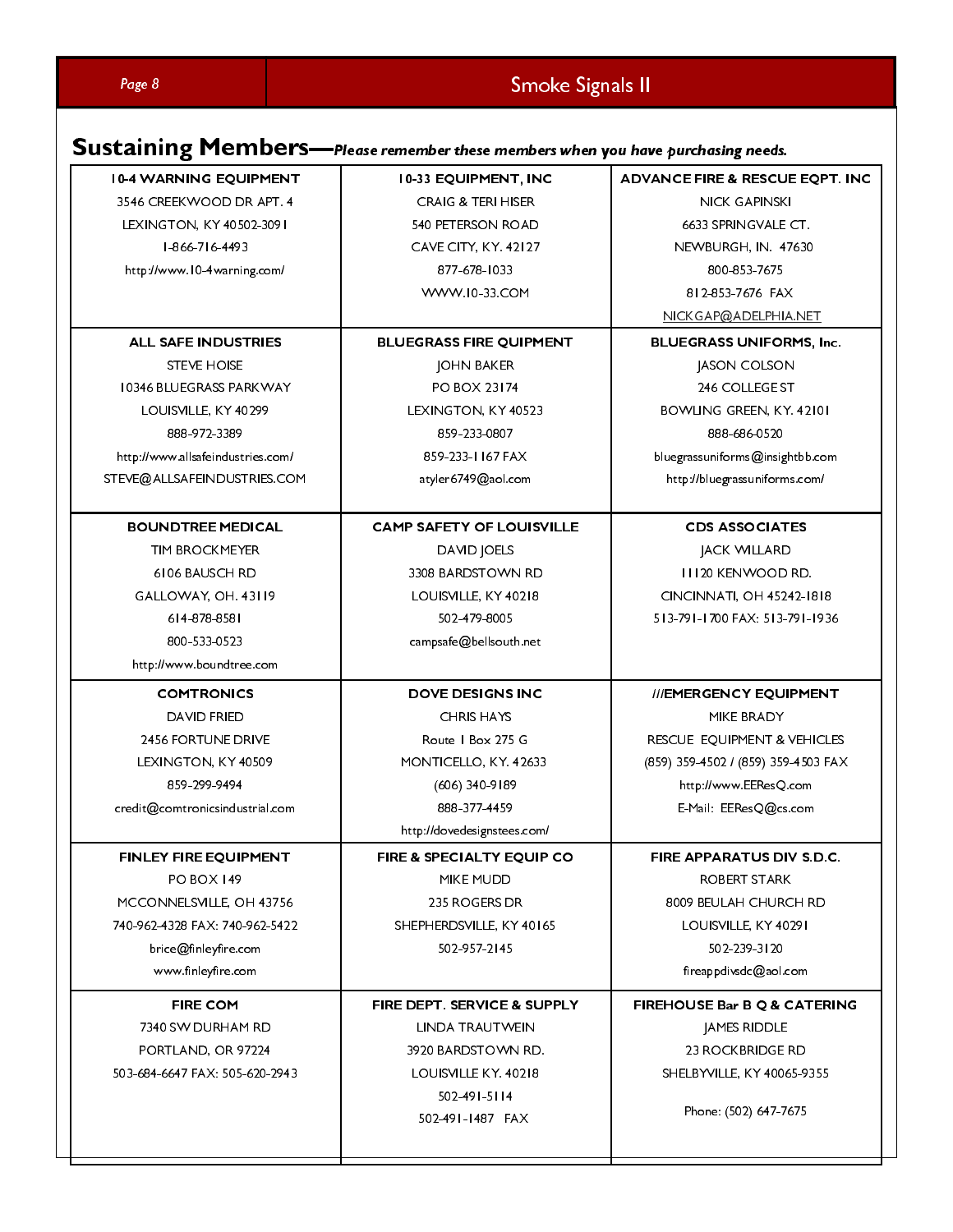|                                                                                                                                                                      | Sustaining Members-Please remember these members when you have purchasing needs.                                                                                              |                                                                                                                                               |
|----------------------------------------------------------------------------------------------------------------------------------------------------------------------|-------------------------------------------------------------------------------------------------------------------------------------------------------------------------------|-----------------------------------------------------------------------------------------------------------------------------------------------|
| FIRE PUMPS AND EQUIPMENT<br><b>JOE REYNOLDS</b><br><b>PO BOX 475</b><br>ALLEN, KY 41601<br>606-874-3473    FAX 606-856-3472<br>FIREPUMPS@MYFCB.COM                   | <b>FIROVAC-REBERLAND</b><br>LARRY REBER<br>5963 FOUNTAIN NOOK RD<br>APPLE CREEK, OH 44606<br>330-698-5322 FAX: 330-698-7723<br>www.firovac.com                                | <b>FIRST IN RESCUE</b><br><b>JIM WHITAKER</b><br>6115 CEDAR HILL LANE<br>FLORENCE, KY41042<br>859-371-7676<br>859-525-2052                    |
| HIGH TECH RESCUE, INC.<br>JAMES RIDDLE<br><b>250 ROCKBRIDGE RD</b><br>SHELBYVILLE, KY 40065<br>(888) 848-6144                                                        | <b>HILLIARD ENHANCED</b><br><b>LEARNING PROGRAMS (HELP)</b><br>MIKE HILLIARD<br>WWW.4-HELP.ORG<br>888-504-4357                                                                | <b>JOEL VONDERHEIDE</b><br><b>193 TIMBERLANE CT</b><br>NICHOLASVILLE, KY 40356                                                                |
| FAX (502) 633-0659<br>http://www.hightechrescue.com<br><b>KEEBLE RESCUE SYSTEMS</b><br>TIM KEEBLE<br>427 DAIRY LANE<br>LENOIR CITY, IN 37771<br>865-986-7263         | 502-291-4357<br>Fire & Emergency Services Training Materials<br><b>KENTUCKY FIRE COMMISSION</b><br>RONNIE DAY<br>2750 RESEARCH PARK DR<br>LEXINGTON, KY 40512<br>859-246-3478 | <b>KENTUCKY PUBLIC ENTITY PRO-</b><br><b>GRAMS/VFIS</b><br>STEVE SIEREVELD<br>PO BOX 17374 130 DUDLEY ROAD<br>EDGEWOOD, KY. 41017             |
| tckeeble@aol.com<br><b>KNOX COMPANY</b><br>PATTI BASS/LARRY LULICH<br>17672 ARMSTRONG AVE                                                                            | ronnie.day@kctcs.edu<br>LEE CO. INC.<br>CAROLYN S. LEE<br>1408 HWY 124 EAST PO BOX 210                                                                                        | 800-753-6734    FAX 859-331-4937<br>SSIERE5072@AOL.COM<br>LIFE STAR<br><b>CUSTOM RESCUE UNITS &amp; REMOUNTS</b><br>MIKE BRADY 859-371-7001   |
| IRVINE, CA. 92614<br>800-552-5669    FAX 949-623-4647<br>INFO@KNOXBOX.COM<br>M & S FIRE AND SAFETY, INC.<br>ALEX W. SMITH                                            | DAMASCUS, AR. 72039<br>501-335-7111 FAX 501-335-7458<br>LEECOFIRE@ALLTEL.NET<br>MCNEIL & COMPANY<br>WILLIAM. DIXON, DIRECTOR ROF MAR-                                         | MIKE OSBOURNE 606-672-3446<br>http://www.lifestarrescue.com<br>MEDICAL CLAIMS ASSISTANCE, INC<br>DAVID JONES                                  |
| 670 E. FRANKLIN ST<br>EVANSVILLE, IN 47711<br>800-467-2118 FAX: 812-421-3707<br>www.mandsfire.com                                                                    | <b>KETING</b><br>P O BOX 5670<br>CORTLAND, NJ. 13045<br>800-822-3747    FAX 607-756-6225<br>WDIXON@ESIP.COM                                                                   | 836 4TH AVE<br>HUNTINGTON, WV 25701<br>304-522-7533<br>teegeewv@mcawv.com                                                                     |
| <b>MOUNTAIN VALLEY INSURANCE</b><br><b>FAYE RICE</b><br><b>II3 UNION ST</b><br>BARBOURVILLE, KY 40906<br>888-332-3205<br>http://www.mtnvalleyins.com/locations.shtml | <b>OUR DESIGNS INC</b><br>MIKE DAUGHERTY<br><b>1211 COX AVE</b><br>ERLANGER, KY. 41018<br>859-282-5510 FAX 859-282-5508<br>MID@OURDESIGNS.COM                                 | PROVIDENT INSURANCE<br>C. J. BENS<br>272 ALPHA DRIVE<br>PITTSBURGH, PA. 15238<br>800-447-0360 FAX 412-963-0415<br>CBENS@PROVIDENTBENEFITS.COM |
|                                                                                                                                                                      |                                                                                                                                                                               |                                                                                                                                               |
|                                                                                                                                                                      |                                                                                                                                                                               |                                                                                                                                               |
|                                                                                                                                                                      |                                                                                                                                                                               |                                                                                                                                               |
|                                                                                                                                                                      |                                                                                                                                                                               |                                                                                                                                               |
|                                                                                                                                                                      |                                                                                                                                                                               |                                                                                                                                               |
|                                                                                                                                                                      |                                                                                                                                                                               |                                                                                                                                               |
|                                                                                                                                                                      |                                                                                                                                                                               |                                                                                                                                               |
|                                                                                                                                                                      |                                                                                                                                                                               |                                                                                                                                               |
|                                                                                                                                                                      |                                                                                                                                                                               |                                                                                                                                               |
|                                                                                                                                                                      |                                                                                                                                                                               |                                                                                                                                               |
|                                                                                                                                                                      |                                                                                                                                                                               |                                                                                                                                               |
|                                                                                                                                                                      |                                                                                                                                                                               |                                                                                                                                               |
|                                                                                                                                                                      |                                                                                                                                                                               |                                                                                                                                               |
|                                                                                                                                                                      |                                                                                                                                                                               |                                                                                                                                               |
|                                                                                                                                                                      |                                                                                                                                                                               |                                                                                                                                               |
|                                                                                                                                                                      |                                                                                                                                                                               |                                                                                                                                               |
|                                                                                                                                                                      |                                                                                                                                                                               |                                                                                                                                               |
|                                                                                                                                                                      |                                                                                                                                                                               |                                                                                                                                               |
|                                                                                                                                                                      |                                                                                                                                                                               |                                                                                                                                               |
|                                                                                                                                                                      |                                                                                                                                                                               |                                                                                                                                               |
|                                                                                                                                                                      |                                                                                                                                                                               |                                                                                                                                               |
|                                                                                                                                                                      |                                                                                                                                                                               |                                                                                                                                               |
|                                                                                                                                                                      |                                                                                                                                                                               |                                                                                                                                               |
|                                                                                                                                                                      |                                                                                                                                                                               |                                                                                                                                               |
|                                                                                                                                                                      |                                                                                                                                                                               |                                                                                                                                               |
|                                                                                                                                                                      |                                                                                                                                                                               |                                                                                                                                               |
|                                                                                                                                                                      |                                                                                                                                                                               |                                                                                                                                               |
|                                                                                                                                                                      |                                                                                                                                                                               |                                                                                                                                               |
|                                                                                                                                                                      |                                                                                                                                                                               |                                                                                                                                               |
|                                                                                                                                                                      |                                                                                                                                                                               |                                                                                                                                               |
|                                                                                                                                                                      |                                                                                                                                                                               |                                                                                                                                               |
|                                                                                                                                                                      |                                                                                                                                                                               |                                                                                                                                               |
|                                                                                                                                                                      |                                                                                                                                                                               |                                                                                                                                               |
|                                                                                                                                                                      |                                                                                                                                                                               |                                                                                                                                               |
|                                                                                                                                                                      |                                                                                                                                                                               |                                                                                                                                               |

Volume 9, Issue 5 Page 9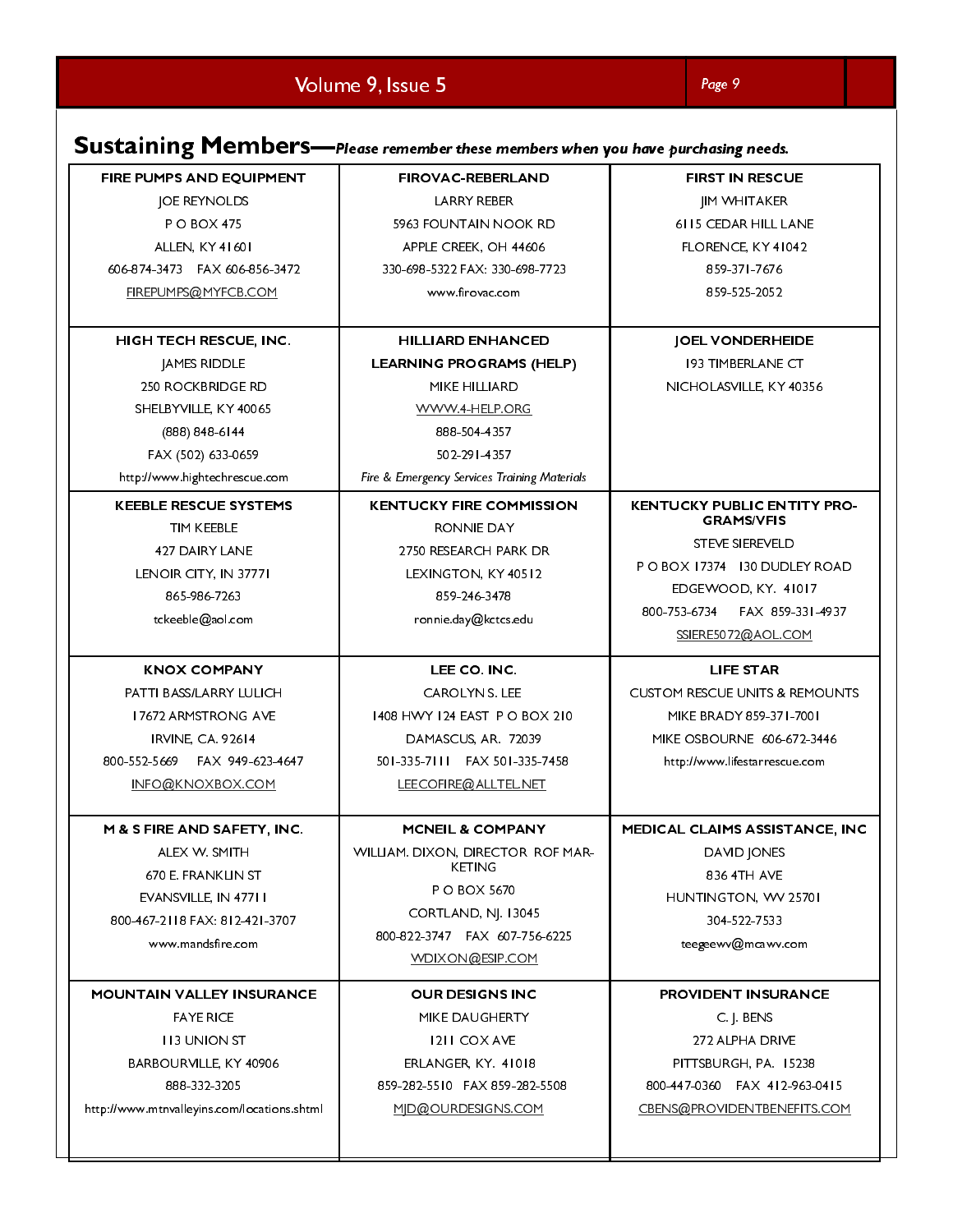|                                                                                          | Sustaining Members-Please remember these members when you have purchasing needs.                                                                               |                                                                                |
|------------------------------------------------------------------------------------------|----------------------------------------------------------------------------------------------------------------------------------------------------------------|--------------------------------------------------------------------------------|
| PUBLIC ENTITY INSURANCE<br>MELINDA LEWIS<br>2525 HARRODSBURG ROAD STE. 220               | PUBLIC SAFETY EQUIPMENT CO, INC<br><b>DENNIS DOWNES</b><br>9616 SEATON BROOKE LN                                                                               | SIEGEL'S UNIFORMS<br>FRED LEVIN<br><b>IOI SE 4TH ST</b>                        |
| LEXINGTON, KY. 40504<br>888-696-9620                                                     | LOUISVILLE, KY 40291<br>502-239-2006                                                                                                                           | EVANSVILLE, IN 47708<br>812-425-2268                                           |
| MLEWIS@ROEDING.COM<br>SMART CART RECYCLING<br><b>JULIETTE GRACE</b>                      | SUMMIT FIRE APPARATUS<br>JOE MESSMER                                                                                                                           | http://www.siegels-uniforms.com<br>SUPERCAITICAL THERMAL SYSTMES<br>14377 MEAD |
| 4800 POPLAR LEVEL RD SUITE 100<br>LOUISVILLE, KY 40213<br>502-968-0990 FAX: 502-968-8365 | PO BOX 17128<br>EDGEWOOD, KY 41017<br>859-331-0399                                                                                                             | LONGMONT, CO. 80405<br>970-535-0384<br>970-535-0386 FAX                        |
| julietteg@laserimages.org<br><b>VEHICLE SYSTEMS</b>                                      | <b>VFIS</b>                                                                                                                                                    | VOGELPOHL FIRE EQUIPMENT, INC                                                  |
| <b>VICKI FRYMAN</b><br>629 SHELBY ST<br>LEXINGTON, KY 40505                              | MARY ANN LAVER<br><b>183 LEADER HEIGHTS RD</b><br>PO BOX 2726                                                                                                  | WM VOGELPOHL<br>2756 CIRCLEPORT DR<br>ERLANHER, KY 41018                       |
| 859-252-1377                                                                             | YORK, PA 17402<br>800-233-1957<br>http://www.vfis.com                                                                                                          | 859-282-1000<br>billv@vogelpohlfire.com                                        |
| WYNN FIRE & RESCUE EQUIPMENT<br><b>CHARLES WYNN</b><br>326 OLD LYNN CAMP SCHOOL ROAD     |                                                                                                                                                                |                                                                                |
| CORBIN, KY. 40701<br>606-523-9269<br>606-523-0591                                        |                                                                                                                                                                |                                                                                |
|                                                                                          |                                                                                                                                                                |                                                                                |
|                                                                                          |                                                                                                                                                                |                                                                                |
|                                                                                          |                                                                                                                                                                |                                                                                |
|                                                                                          | The KFA Smoke Signals II is proud to promote our sustaining members. Sustaining member status cost \$150.00/year<br>Please contact Terry Keller for more info. |                                                                                |
|                                                                                          | TREASURER - TERRY KELLER<br>237 Ludford Street<br>Ludlow, KY 41016<br>Home: 859-261-9986<br>Cell: 859-393-1658                                                 |                                                                                |
|                                                                                          | E-Mail: tkeller@fuse.net                                                                                                                                       |                                                                                |
|                                                                                          |                                                                                                                                                                |                                                                                |
|                                                                                          |                                                                                                                                                                |                                                                                |
|                                                                                          |                                                                                                                                                                |                                                                                |
|                                                                                          |                                                                                                                                                                |                                                                                |
|                                                                                          |                                                                                                                                                                |                                                                                |
|                                                                                          |                                                                                                                                                                |                                                                                |
|                                                                                          |                                                                                                                                                                |                                                                                |
|                                                                                          |                                                                                                                                                                |                                                                                |
|                                                                                          |                                                                                                                                                                |                                                                                |
|                                                                                          |                                                                                                                                                                |                                                                                |
|                                                                                          |                                                                                                                                                                |                                                                                |
|                                                                                          |                                                                                                                                                                |                                                                                |
|                                                                                          |                                                                                                                                                                |                                                                                |
|                                                                                          |                                                                                                                                                                |                                                                                |
|                                                                                          |                                                                                                                                                                |                                                                                |
|                                                                                          |                                                                                                                                                                |                                                                                |
|                                                                                          |                                                                                                                                                                |                                                                                |
|                                                                                          |                                                                                                                                                                |                                                                                |
|                                                                                          |                                                                                                                                                                |                                                                                |
|                                                                                          |                                                                                                                                                                |                                                                                |
|                                                                                          |                                                                                                                                                                |                                                                                |
|                                                                                          |                                                                                                                                                                |                                                                                |
|                                                                                          |                                                                                                                                                                |                                                                                |
|                                                                                          |                                                                                                                                                                |                                                                                |
|                                                                                          |                                                                                                                                                                |                                                                                |
|                                                                                          |                                                                                                                                                                |                                                                                |
|                                                                                          |                                                                                                                                                                |                                                                                |
|                                                                                          |                                                                                                                                                                |                                                                                |
|                                                                                          |                                                                                                                                                                |                                                                                |
|                                                                                          |                                                                                                                                                                |                                                                                |
|                                                                                          |                                                                                                                                                                |                                                                                |
|                                                                                          |                                                                                                                                                                |                                                                                |
|                                                                                          |                                                                                                                                                                |                                                                                |
|                                                                                          |                                                                                                                                                                |                                                                                |
|                                                                                          |                                                                                                                                                                |                                                                                |
|                                                                                          |                                                                                                                                                                |                                                                                |
|                                                                                          |                                                                                                                                                                |                                                                                |
|                                                                                          |                                                                                                                                                                |                                                                                |
|                                                                                          |                                                                                                                                                                |                                                                                |
|                                                                                          |                                                                                                                                                                |                                                                                |
|                                                                                          |                                                                                                                                                                |                                                                                |
|                                                                                          |                                                                                                                                                                |                                                                                |
|                                                                                          |                                                                                                                                                                |                                                                                |
|                                                                                          |                                                                                                                                                                |                                                                                |
|                                                                                          |                                                                                                                                                                |                                                                                |
|                                                                                          |                                                                                                                                                                |                                                                                |
|                                                                                          |                                                                                                                                                                |                                                                                |
|                                                                                          |                                                                                                                                                                |                                                                                |
|                                                                                          |                                                                                                                                                                |                                                                                |
|                                                                                          |                                                                                                                                                                |                                                                                |
|                                                                                          |                                                                                                                                                                |                                                                                |
|                                                                                          |                                                                                                                                                                |                                                                                |
|                                                                                          |                                                                                                                                                                |                                                                                |
|                                                                                          |                                                                                                                                                                |                                                                                |
|                                                                                          |                                                                                                                                                                |                                                                                |
|                                                                                          |                                                                                                                                                                |                                                                                |
|                                                                                          |                                                                                                                                                                |                                                                                |
|                                                                                          |                                                                                                                                                                |                                                                                |
|                                                                                          |                                                                                                                                                                |                                                                                |
|                                                                                          |                                                                                                                                                                |                                                                                |
|                                                                                          |                                                                                                                                                                |                                                                                |
|                                                                                          |                                                                                                                                                                |                                                                                |
|                                                                                          |                                                                                                                                                                |                                                                                |
|                                                                                          |                                                                                                                                                                |                                                                                |
|                                                                                          |                                                                                                                                                                |                                                                                |
|                                                                                          |                                                                                                                                                                |                                                                                |
|                                                                                          |                                                                                                                                                                |                                                                                |
|                                                                                          |                                                                                                                                                                |                                                                                |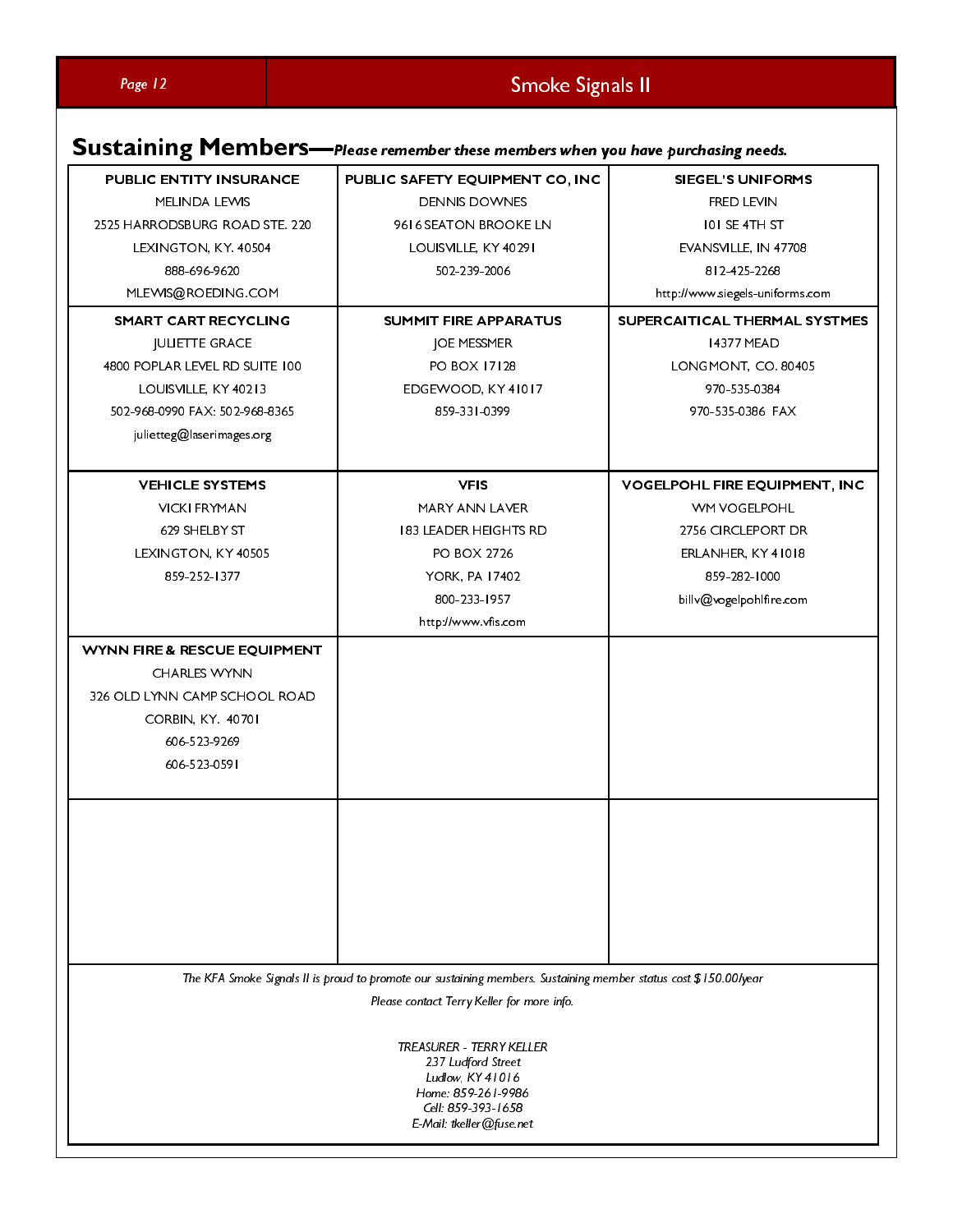# **National Fallen Firefighters Memorial Weekend October 2-3,** 2004 (Continued)

### solar system.

But one thing still remains unchanged from the 1700's to today. Regardless of the equipment, clothing, nozzles, vehicles…regardless of all of these advances….it still takes men and women acting quickly, acting bravely and entering buildings to handle the emergencies….others are fleeing from. Men and women willing to place themselves between the threat of fire, and those threatened by fire. No fire ever went out, or emergency ever went away, simply

because a truck showed up with state of the art equipment. It takes people; firefighters, dedicated to the safety and well being of their community.

Today, there are (1.3 million) one point three million firefighters carrying pagers, working in firehouses, simply waiting and preparing for the next alarm…the next call for help by a resident of their community. 1.3 million firefighters protecting this nation.

solar system.<br>
But one thing still remains unchanged from the 1700 s to today.<br>
Radar system.<br>
But one thing still remains unchanged from the 1700 s to today.<br>
Regardless of the equipment, cloth-<br>
Ragardless of the equipme Like our brave and heroic soldiers currently standing watch this moment in far away lands to protect his nation, so it is true across the 33,000 fire departments of this nation. To accomplish these missions and responses we so richly speak of, we use the terms: divisions, companies, and battalions. We talk of special ops teams and talk of task forces. All of these terms representing a group of talented people; individuals coming together to make this nation safer for other all Americans.

There is however one term we rarely use, yet it strikes at the very core of our individual existence in the fire service…regardless of where you live and fight fires in the United States. The term is "family." As every new firefighter discovers early in the service, the firefighters of this nation are a family.

Every firefighter knows, the moment they step into a firehouse, they belong to a family. Firefighters you see, are extremely fortunate. We have

our primary families, but will over time find great comfort and companionship in our second families. Our fellow firefighters.

Webster's Dictionary defines family as a group of people living under one roof, with a common history and heritage. Since 1776, we have known the history of firefighting, and our heritage is here again before us as we recognize these 110 firefighters and their sacrifice.

Today, we come together not as a company, division or battalion. Today we assemble here, as a family. This is family who experienced together the many successes in 2003, but unfortunately the tragic loss of 110 of our fellow firefighters.

The world will always remember the ultimate price paid by the 343 firefighters of New York, just three short years ago. They are here too, on their own plaque, and will always be joined together by name forever. It has not gone unnoticed however, that as many firefighters have been lost since September  $11<sup>th</sup>$ , as were lost on that single day.

As we have annually and solemnly done since 1981, we once again assemble on these hallowed grounds, as a family. Many of the firefighters here today and watching via satellite, may have personally known one of the firefighters we are

honoring today. We, as a family, know that we have lost more than good people, we have lost true heroes.

**2004 (Continued)**<br>
any may be the main of the significant of the significant of the significant of the significant of the significant of the significant of the significant of the significant of the significant of the sig We are all keenly aware of each family's loss, and recognize that none of us feel that loss as strongly or as painfully as each family. But when a fellow firefighter falls in the line of duty, we all feel that loss; within our departments, our communities, the fire service, and as a Nation. When a firefighter loses his or her life in the line of duty, we, the members of the fire service, not only lose someone who has proven heroic, we lose someone who would have continued to make a difference.

There are many children here today. They have heard the cry of the pipes and beat of drums. They have seen our symbol of freedom and unity, draped

and folded over a firefighter's final resting place. The difference, however, is that these fallen heroes may have been their mom or dad. And, while we gather here for a couple of days each year to fondly remember and reflect, these hero's children will experience this poignant loss for the rest of their lives.

The family left the firehouse together, only, …. not everyone came back. As a result, the entire lifetime of a child, a spouse, a loved one….has been changed forever.

In the future, a number of the children here today will seek to follow in their mom or dad's footsteps and join the family of firefighters. When they do, and when they go out that firehouse door on a call with their family of firefighters, I sincerely hope that we will have reached a level of safety and capability such that everyone will come home after the alarm. Every One Goes Home! That is our enduring goal.

The 110 firefighters that we solemnly recognize and remember this weekend, will now join the over 2700 heroes who are remembered already, here, and in perpetuity, at this Memorial.

To the firefighters and their families; we recommit our allegiance. For it is a rare and noble cause that we recognize: the hero's unswerving devotion to their fellow firefighters, and unwavering commitment to protecting, at any cost, people and residents they do not even know. This allegiance to the fire service family…..this loyalty….. this devotion inspires all of us to contribute to the greater good of this great nation. Firefighters called to become heroes, rescuers, servants of their fellow citizens. We are truly a noble family!

May God shed his grace and peace on these families and the firefighters of this nation, and may God Bless America. Thank you.